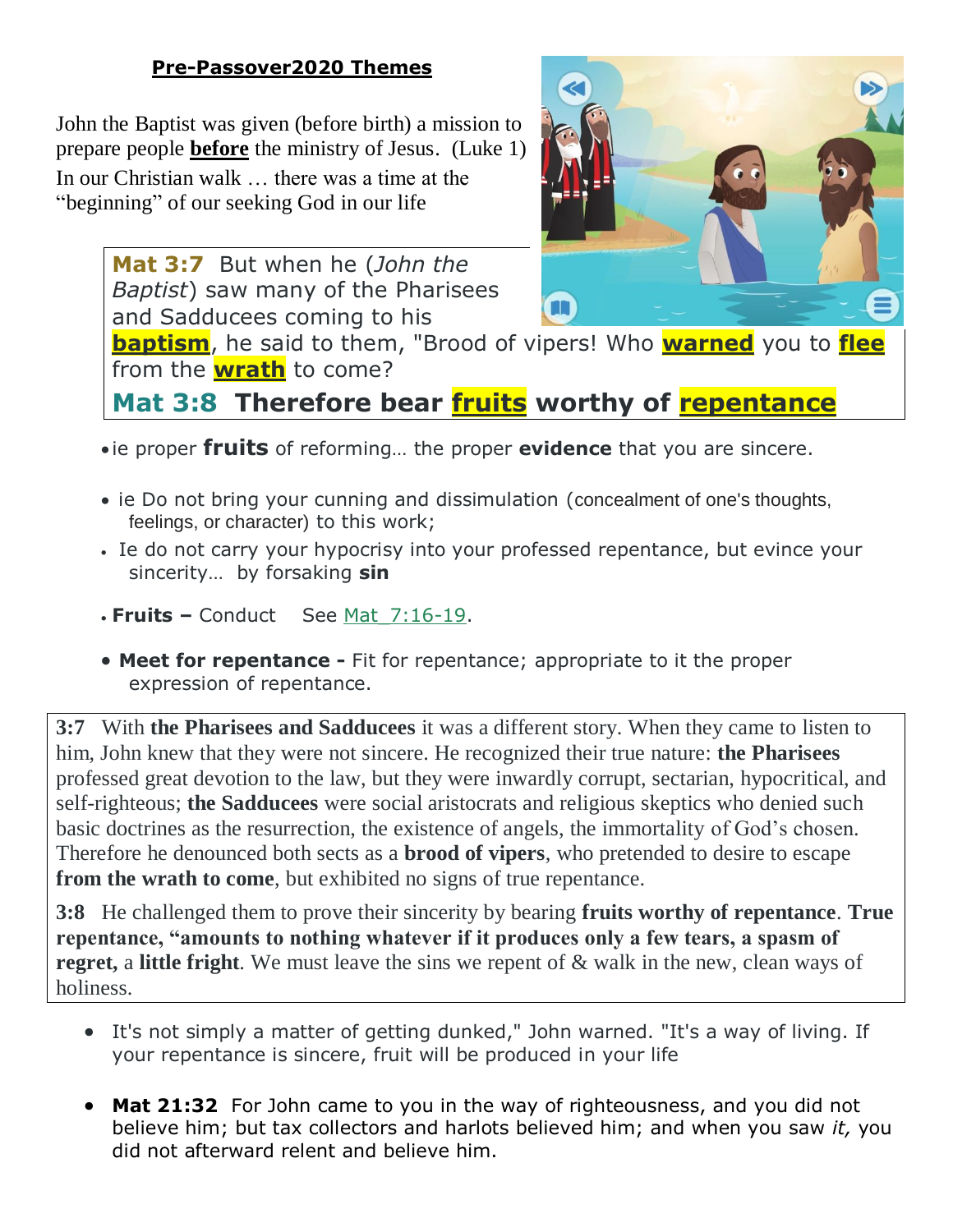

#### **Warning … needed by everyone**

- **Rom 3:23** For all have sinned, and come short of the glory of God;
- **Jer 17:9** The heart *is* deceitful above all *things,* & desperately wicked: who can know it?
- Gen 6:12 And God looked upon the earth, and, behold, it was corrupt; for all flesh had corrupted his way upon the earth.
- **Job 15:14-16** What *is* man, that he should be clean? and *he which is* born of a woman, that he should be righteous? 15 Behold, he putteth no trust in his saints; yea, the heavens are not clean in his sight. 16 **How much more abominable and filthy** *is* **man**, which drinketh iniquity like water? (2Sam 23, 1Chr 11)
- **Jer 6:10** To whom shall I speak and give **warning**, That they may hear? Indeed their ear *is* uncircumcised, And they cannot give heed. Behold, the word of the LORD is a reproach to them; They have no delight in it.
- **Eze 3:17-18** "Son of man, I have made you a watchman for the house of Israel; therefore hear a word from My mouth, and give them **warning** from **Me**: 18 When I say to the wicked, 'You shall surely die,' and you give him no warning, nor speak to warn the wicked from his wicked way, to save his life, that same wicked *man* shall die in his iniquity; but his blood I will require at your hand.

### **Flee**

• **Deu 28:25** The LORD shall cause thee to be smitten before thine enemies: thou shalt go out one way against them, and **flee** seven ways before them: and shalt be removed into all the kingdoms of the earth.



- **1Co 6:18 Flee** fornication.
- **Pro 14:7 Go** from the presence of a foolish man, when thou perceivest not *in him* the lips of knowledge.
- **2Ti 2:22 Flee** also youthful lusts; but pursue righteousness, faith, love, peace with those who call on the Lord out of a pure heart.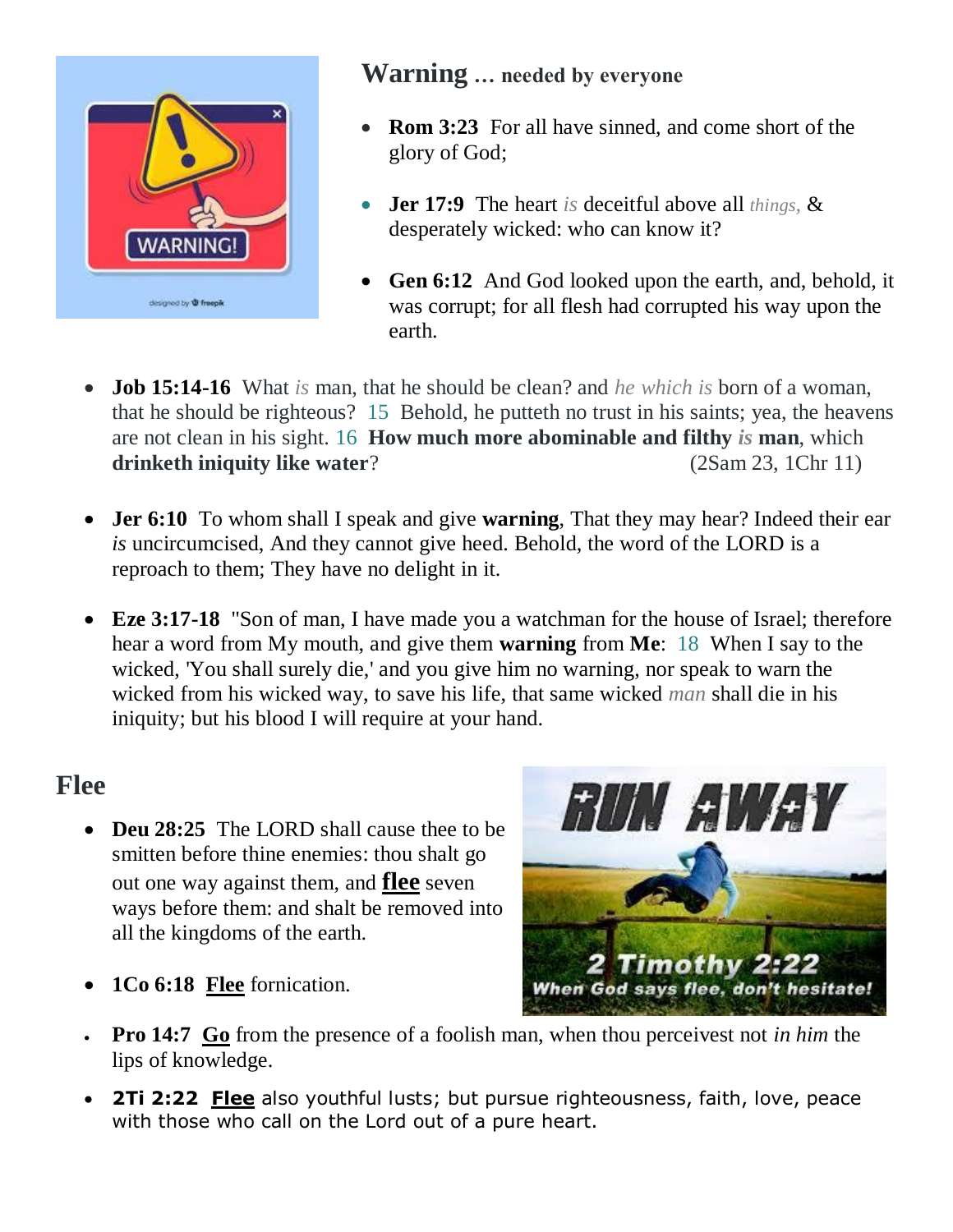

# **Wrath**

 **Nah 1:2-6** God *is* jealous, and the LORD avenges; The LORD avenges and *is* furious. The LORD will take vengeance on His adversaries, And He reserves *wrath* for His enemies; 3 The LORD *is* slow to anger and great in power, And will not at all acquit *the wicked.* The LORD has His way In the whirlwind and in the storm, And the clouds *are* the dust of His feet. 4 He rebukes the sea and makes it dry, And dries up all the rivers. Bashan and

Carmel wither, And the flower of Lebanon wilts. 5 The mountains quake before Him, The hills melt, And the earth heaves at His presence, Yes, the world and all who dwell in it. 6 Who can stand before His indignation? And who can endure the fierceness of His anger? His fury is poured out like fire, And the rocks are thrown down by Him.

- **Eze 25:17** I will execute great vengeance on them (*Philistines*) with furious rebukes; and they shall know that I *am* the LORD, when I lay My vengeance upon them."
- **Mat 10:28** And do not fear those who kill the body but cannot kill the soul. But rather fear Him who is able to destroy both soul and body in hell.
- **Heb 10:31** It is a fearful thing to fall into the hands of the living God.

### **Fruits**

 **Mat 7:15-20** "Beware of false prophets, who come to you in sheep's clothing, but inwardly they are ravenous wolves. 16 You will **know them by their fruits**. Do men gather grapes from thornbushes or figs from thistles? 17 Even so, every good tree bears good fruit, but a bad tree bears bad fruit. 18 A good tree cannot bear bad fruit, nor *can* a bad tree bear good fruit. 19 Every tree that does not bear good fruit is cut down and thrown into the fire. 20 Therefore by their fruits you will know them.



 **Gal 5:22-23** But the **fruit of the Spirit** is love, joy, peace, longsuffering, kindness, goodness, faithfulness, 23 gentleness, selfcontrol. Against such there is no law.

**Jer 6:19** Hear, O earth! Behold, I will certainly bring calamity on this people— The fruit of their **thoughts**, Because they have not heeded My words Nor My law, but rejected it.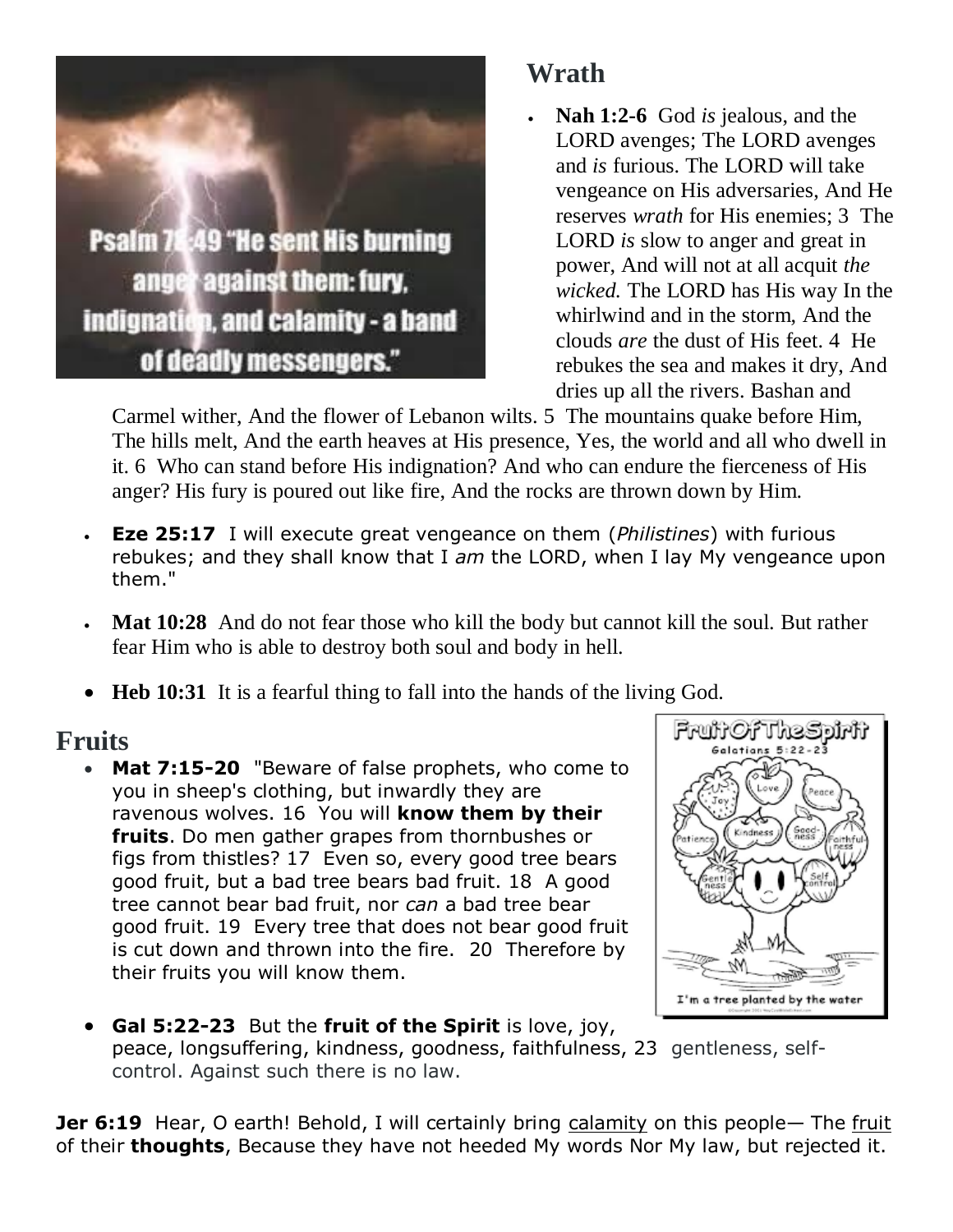## **Repentance**

 Mat 3:5-6 Then Jerusalem, all Judea, and all the region around the Jordan went out to him (*John the Baptist*) 6 and were baptized by him in the Jordan, confessing their **sins**.



## What Is REAL Repentance? Who Needs To **Recognize** (i.e. Acknowledge your Sin) **Exemorseful** -(i.e. Regret & Grieve Over Sin)  $\bullet$  Resolve  $-$ (i.e. Change Your Mind)  $\bullet$  Reform  $-$ (i.e. Change Your Lifestyle) **Exestore** (i.e. Make Amends If Possib

God has made this Jesus, whom you crucified, both Lord and Christ." 37 Now when they heard *this,* they were **cut to the heart**, and said to Peter and the rest of the apostles, "Men *and* brethren, what shall we do?"

- ERV … they felt very, very sorry
- HCSB … they came under deep conviction
- Knox … their consciences were stung

Act 2:38 Then Peter said to them, "Repent, and let every one of you be baptized in the name of Jesus Christ for the remission of sins; and you shall receive the gift of the Holy Spirit.

**Sin = 1Jn 3:4** Whoever commits sin also commits lawlessness, & sin is lawlessness. **Jas 4:17** Therefore, to him who knows to do good and does not do *it,* to him it is sin. **1Jn 5:17** All unrighteousness is sin

Act 2:36-38 "Therefore let all the house of Israel know assuredly that

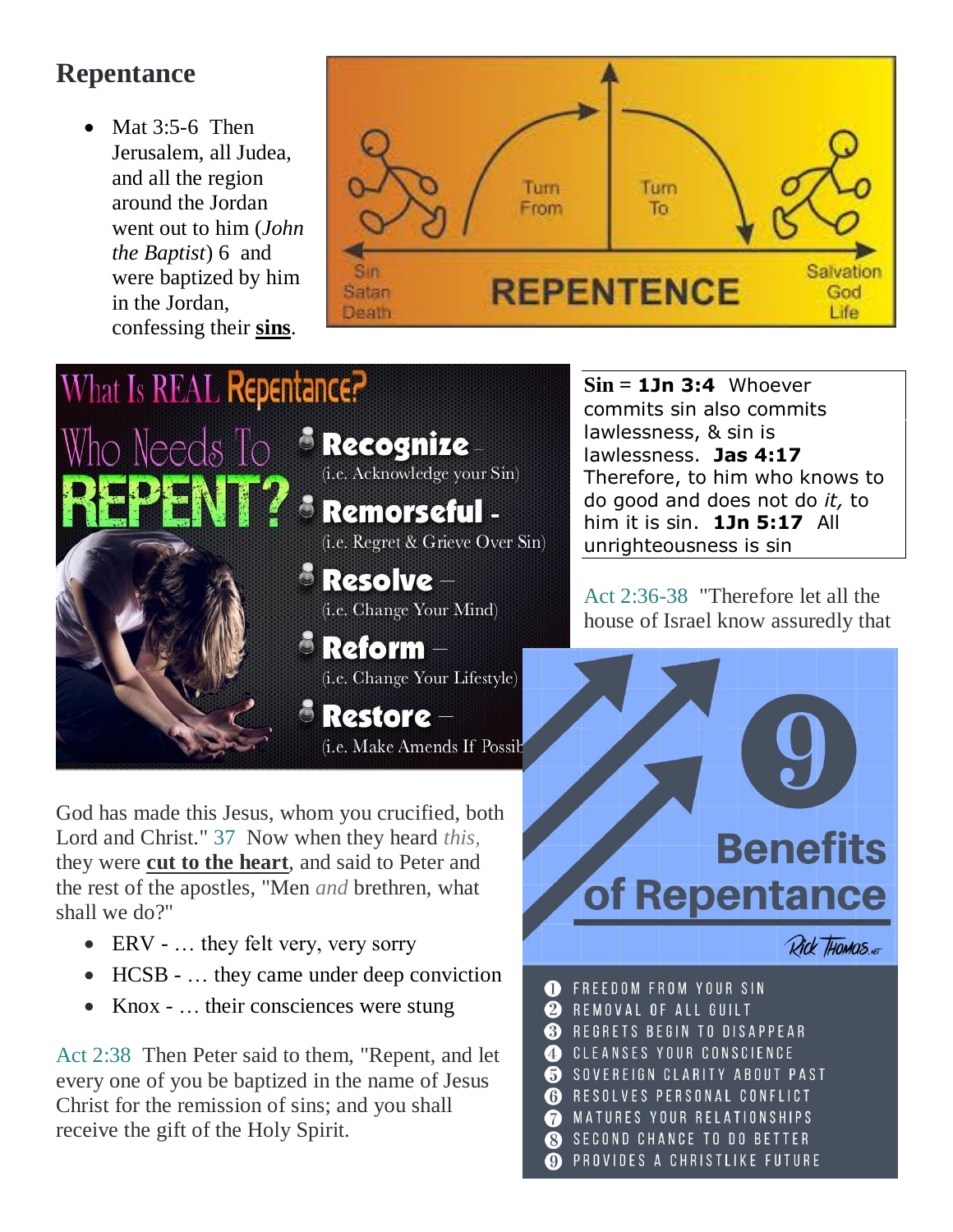Co 7:10 For **godly sorrow produces repentance** *leading* to salvation, not to be regretted; but the sorrow of the world produces death.

2Co 7:11 For observe this very thing, that you sorrowed in a godly manner: What diligence it produced in you, *what* clearing *of yourselves, what* indignation, *what* fear, *what* vehement desire, *what* zeal, *what* vindication! In all *things* you proved yourselves to be clear in this matter.

**Baptism …** (More than one?)

- **Mar 1:4** John came baptizing in the wilderness and preaching a baptism of repentance for the remission of sins.
- **Act 19:1-6** And it happened, while Apollos was at Corinth, that Paul, having passed through the upper regions, came to Ephesus. And finding some disciples **2** he said to them, "Did you receive the Holy Spirit when you believed?" So



they said to him, "We have not so much as heard whether there is a Holy Spirit." 3 And he said to them, **"Into what then were you baptized?"** So they said, "Into John's baptism." 4 Then Paul said, "John indeed baptized with a baptism of repentance, saying to the people that they should believe on Him who would come after him, that is, on Christ Jesus." 5 When they heard *this,* they were baptized in the name of the Lord Jesus. 6 And when Paul had laid hands on them, the Holy Spirit came upon them, and they spoke with tongues and prophesied.

- **Luk 12:49-51** "I came to send fire on the earth, and how I wish it were already kindled! 50 But **I have a baptism to be baptized with, and how distressed I am till it is accomplished!** 51 Do *you* suppose that I came to give peace on earth? I tell you, not at all, but rather division.
	- o **Mat 20:22** But Jesus answered and said, "You do not know what you ask. Are you able to drink the cup that I am about to drink, and be baptized with the baptism that I am baptized with?" They said to Him, "We are able." 23 So He said to them, "You will indeed drink My cup, and be baptized with the baptism that I am baptized with; but to sit on My right hand and on My left is not Mine to give, but *it is for those* for whom it is prepared by My Father."
- **Rom 6:3-6** Or do you not know that as many of us as were baptized into Christ Jesus were **baptized into His death?** 4 Therefore we were buried with Him through baptism into death, that just as Christ was raised from the dead by the glory of the Father, even so we also should walk in newness of life. 5 For if we have been united together in the likeness of His death, certainly we also shall be *in the likeness* of *His* resurrection, 6 knowing this, that our old man was **crucified with** *Him,* that the body of sin might be done away with, that we should no longer be slaves of sin.